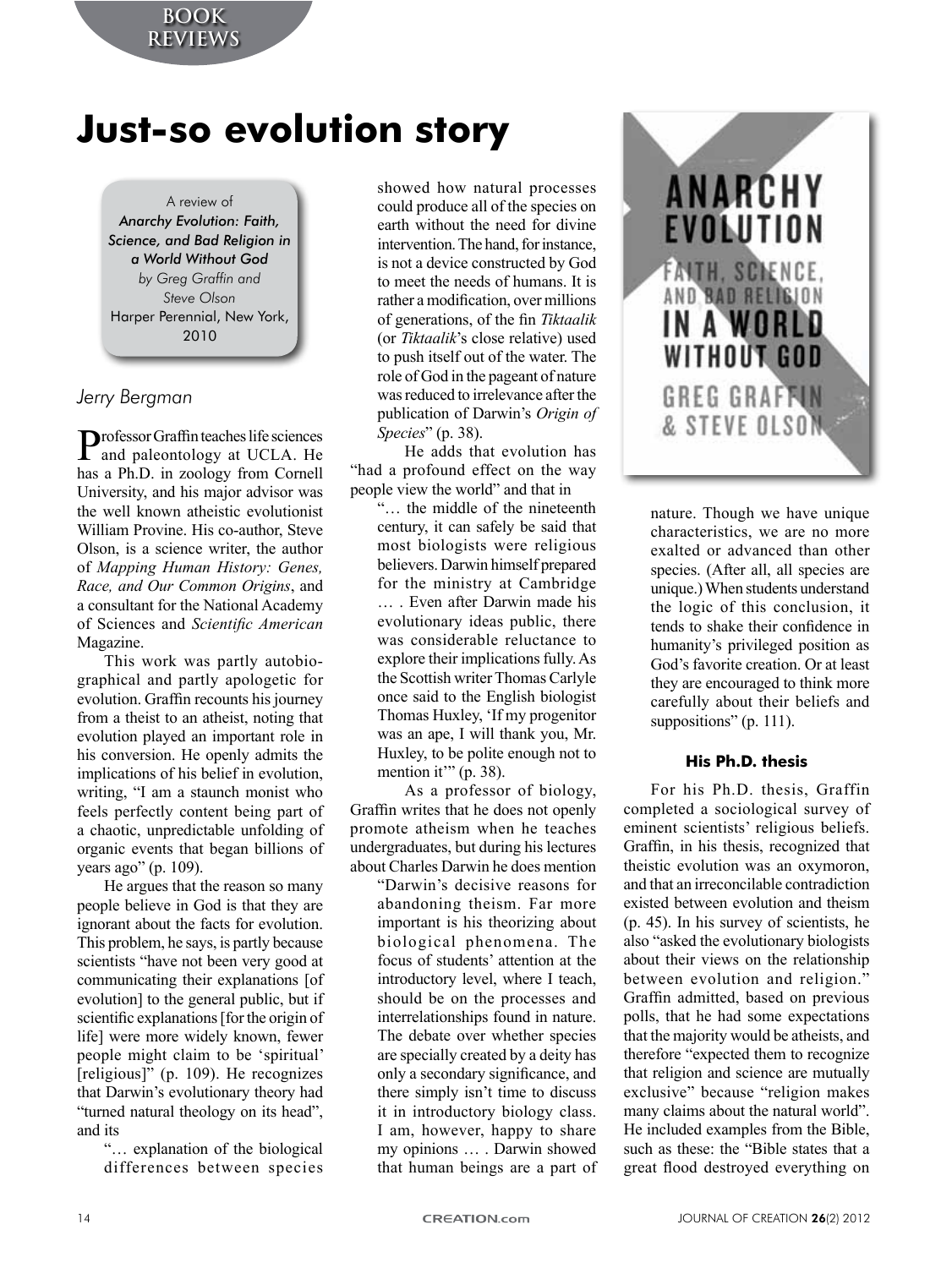earth, that the sun stood still, that Jesus was born of a virgin mother, and that the dead came back to life"  $(p. 45)$ .

Graffin' acknowledges' that some of these claims are "clearly meant to be taken literally", as supported by the fact that "much Christian" theology rests on their veracity" (p. 45). He reports that he was surprised by the answers of his subjects, noting that the

> "... majority of the evolutionary biologists (72) percent) said that religion is a social phenomenon that has developed with the biological evolution of our species. In other words, they see religion as part of our culture. They do not necessarily see it conflicting with science"  $(p. 45)$ .

This answer. Graffin writes, is not intellectually honest and Darwinists

"... appear to be more concerned about remaining in the good graces of the public than they are about responsibly exploring the implications of their worldview. It may be possible to compartmentalize science and religion so that they seem not to conflict. But avoiding potential conflict between science and religion by not asking the tough questions sidesteps the confrontational spirit of scientific investigation" (pp.  $45-46$ ).

He concludes that the reason people become atheists is not only that they get indoctrinated by evolution in the schools, the media, and in books, but because "many young adults raised in strongly religious households eventually give up their belief in God" due to asking questions such as:

> "Why can't women become priests? How could God influence events in the physical world? Why does God allow so much human suffering? A gap begins to widen between their worldviews and those of the religious believers around them. They may begin to



Figure 1. Graffin believes the human hand was not constructed by God but is simply a modification, over millions of generations, of the fin of *Tiktaalik*. But recent findings have demoted the transitional status of this fossil since four-legged animals have been dated to "18 million years earlier".

question the premises on which their faith previously was built. Many of these individuals suffer rejection from their parents and friends, yet they persist in their search for the truth. Many find their way to what is essentially a naturalist worldview, in which they use the human power of discovery to learn what exists in the world outside their own heads and what is a figment of their imagination. To me, these are stories of great courage and persistence in the face of daunting opposition" (p. 108).

This discussion indicates very little knowledge of either Church History or Christian theology.

#### **His problems with evolution**

Ironically Graffin has clear objections to Orthodox Darwinism, especially natural selection, noting that "Evolution does not tend toward perfection. It depends as much—if not more—on cooperation and random chance as on competition" (p.  $17$ ). He devotes a whole chapter, Chapter 3, titled "The False Idol of Natural" Selection" to this problem  $(p. 51)$ . The chapter is best summarized by his mentor, William B. Provine, who

wrote that "Natural selection does not act on anything. nor does it select (for or against), force, maximize, create, modify, shape, operate, drive, favor, maintain, push, or adjust. Natural selection does nothing"  $(p, 51)$ .

Graffin adds that, as he's studied nature he has concluded that natural selection is wrong, or far from the whole story, noting that evolution usually includes "…' a' description' of' natural' selection and its role in the diversification of species. These accounts provide a mechanism for evolution and assume that the proffered explanation covers it all. But over the years I have become more and more dissatisfied with natural selection as an

explanation for all evolutionary change. And since I believe that dogma must be challenged wherever it is found—whether in religion, science, or music—I have spent time exploring the ideas of the iconoclasts who have examined natural selection critically. The result is a picture of evolution quite different from the standard textbook account" (p. 59).

An example of his concern is that many existing life traits have little to do with survival. For example, anthropologists have for decades attributed certain physical characteristics to natural selection. which research has documented are due to other factors. Some examples he gives are that evolutionists

"... have speculated that the epicanthic fold of the eyes in eastern Asians evolved to protect their Ice Age ancestors from the glare of the sun off blinding snowfields. Or they have said that the short, squat stature of pygmies was an adaptation to the equatorial heat of Africa (while ignoring the fact that) tall, lean Africans lived just a few hundred miles away). In actuality, almost all of these speculations have turned out to be unjustified